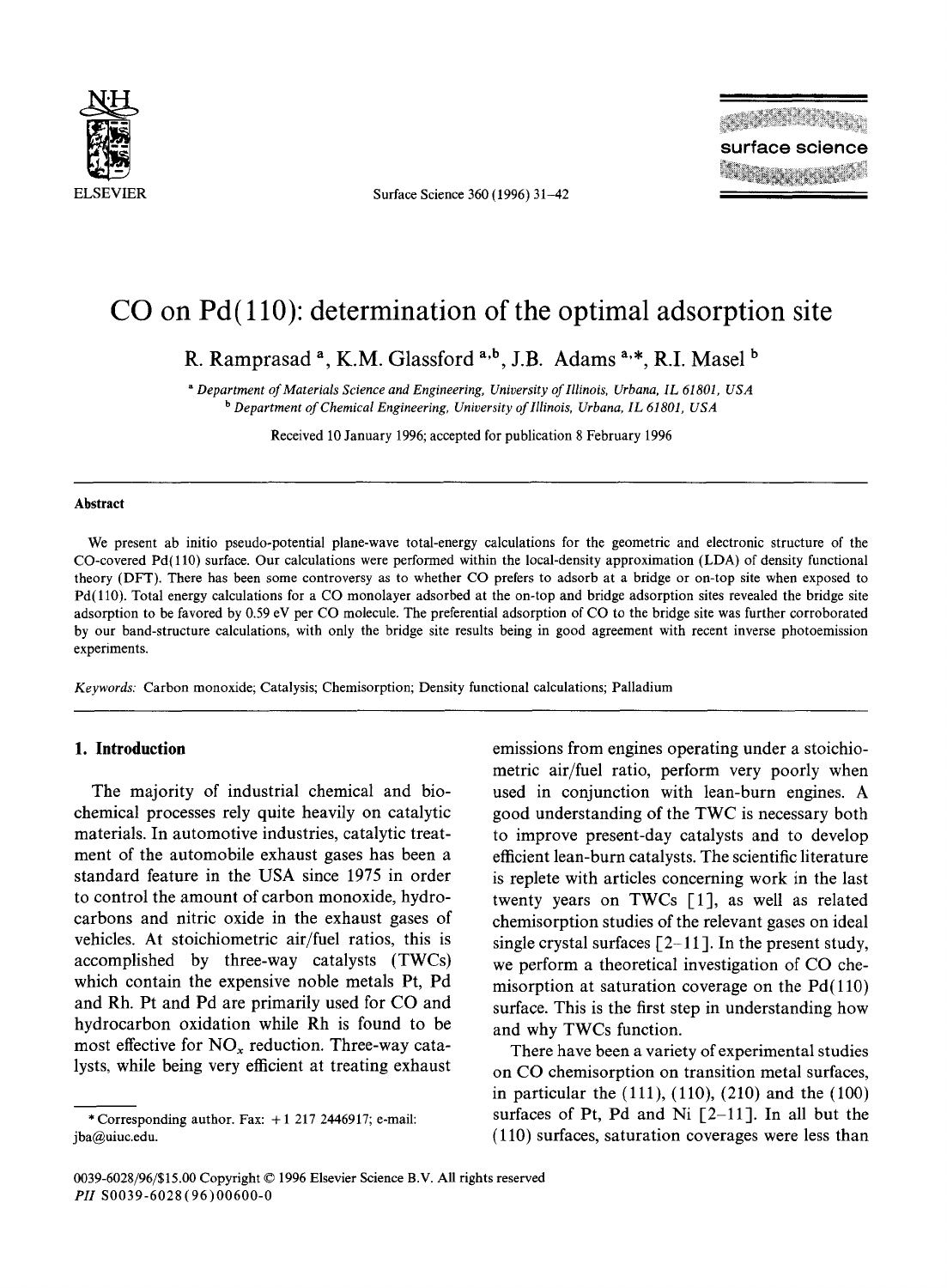a monolayer of CO; also, there is general agreement as to what the geometric structure of the chemisorbed phase is in all cases except the (110) surface. The CO-covered (110) surface of Pd has been studied by inverse photoemission [6] and also by low-energy electron diffraction (LEED) [7]. CO forms a densely packed ordered monolayer on these surfaces with the CO molecules adsorbed along the densely packed surface atom chains in the  $[1\overline{1}0]$  direction. This results in an alternating tilt of the CO molecules in the [001] direction perpendicular to the atom rows, due to the CO–CO repulsion giving rise to a  $(2 \times 1)p2mg$ superstructure with two molecules per unit cell.

Ambiguities still exist regarding the details of the geometry of this structure, especially the site of the CO molecule (bridge or on-top surface site). For the case of  $(2 \times 1)CO/Pd(110)$ , Ertl et al. [8] placed the CO in high-coordination  $B_5$  sites, but Chesters et al. [9] showed by electron energy-loss spectroscopy (EELS) that CO adsorbs preferentially at  $B_2$  bridge sites. More recently, a reflectionabsorption infrared spectroscopy (RAIRS) study [10] concluded, by comparison of the surface vibrational CO stretching frequency with organometallic data, that CO is two-fold bridgecoordinated. A photoelectron diffraction (PD) study [11] also came to this conclusion, whereas a recent LEED study  $[7]$  indicated an on-top coordination site for CO. In addition to the site preference of CO, experimental studies disagree on the magnitude of the lateral shift of the C atom, the angle of tilt of the C-O bond with respect to the surface normal, and whether the metal-C-O bond is linear or kinked. There have not been many relevant theoretical calculations of CO chemisorption on Pd surfaces, or even on Ni or Pt surfaces which are expected to behave similarly to the Pd surfaces. Wimmer et al. [12] performed full-potential linearized augmented plane-wave (FLAPW) calculations of CO on Ni(001) coadsorbed with K or S, and Wong and Hoffmann  $[13]$ studied CO chemisorption on  $Ni(111)$ ,  $Pd(111)$ and Pt(111) using the extended Huckel method. We [14] had earlier carried out calculations based on density functional theory (DFT) to determine the geometric parameters for  $(2 \times 1)CO/Pd(110)$ assuming an on-top CO adsorption site. More

recently, Hu et al. [15] performed DFT calculations (within both the local density and generalized gradient approximations) for CO on Pd(110) and observed that the bridge site is preferred over the on-top site for CO chemisorption [15]. They also demonstrated, using orbital mixing considerations [15], that the traditional Blyholder model  $[16]$ oversimplifies the interaction between the CO molecule and transition-metal atoms.

In the present study, we provide more conclusive evidence regarding CO site preference, confirming the work of Hu et al. [15]; our calculations were based on DFT within the local-density approximation (LDA). The organization of the paper is as follows: we describe the methods used in our calculations in Section 2. In Sections 3 and 4, we present our results for bulk Pd, the clean Pd (110) surface and examine the geometric and electronic structure of the CO covered Pd (110). Section 5 summarizes our results.

## **2. Methods of calculation**

The theoretical basis of our calculations is density functional theory (DFT) [17,18] which, in principle, is an exact theory. It shifts the emphasis from the wave-function to the electron density, and states that the total energy of a system is a unique functional of the electron density [18a]. Presentday implementations are based on some form of approximation to this theory, for instance, the local-density approximation (LDA) [18,19] to treat the exchange-correlation contributions to the energy. It is this type of implementation that we have used in the present work. The Ceperley-Alder exchange-correlation potential  $\lceil 20 \rceil$  as parameterized by Perdew and Zunger [21] was used, and the Kohn-Sham [18] equations were iterated to self-consistency using a plane-wave basis set.

Soft ab initio relativistic pseudo-potentials were generated for Pd, C and O in order to avoid explicit treatment of the core electrons using the method of Troullier and Martins [22] and were transformed, for computational ease, using the separation technique of Kleinman and Bylander [23]. The lowest-order relativistic corrections to the atomic energies are  $O(\alpha^4 Z^4)$ , where  $\alpha$  is the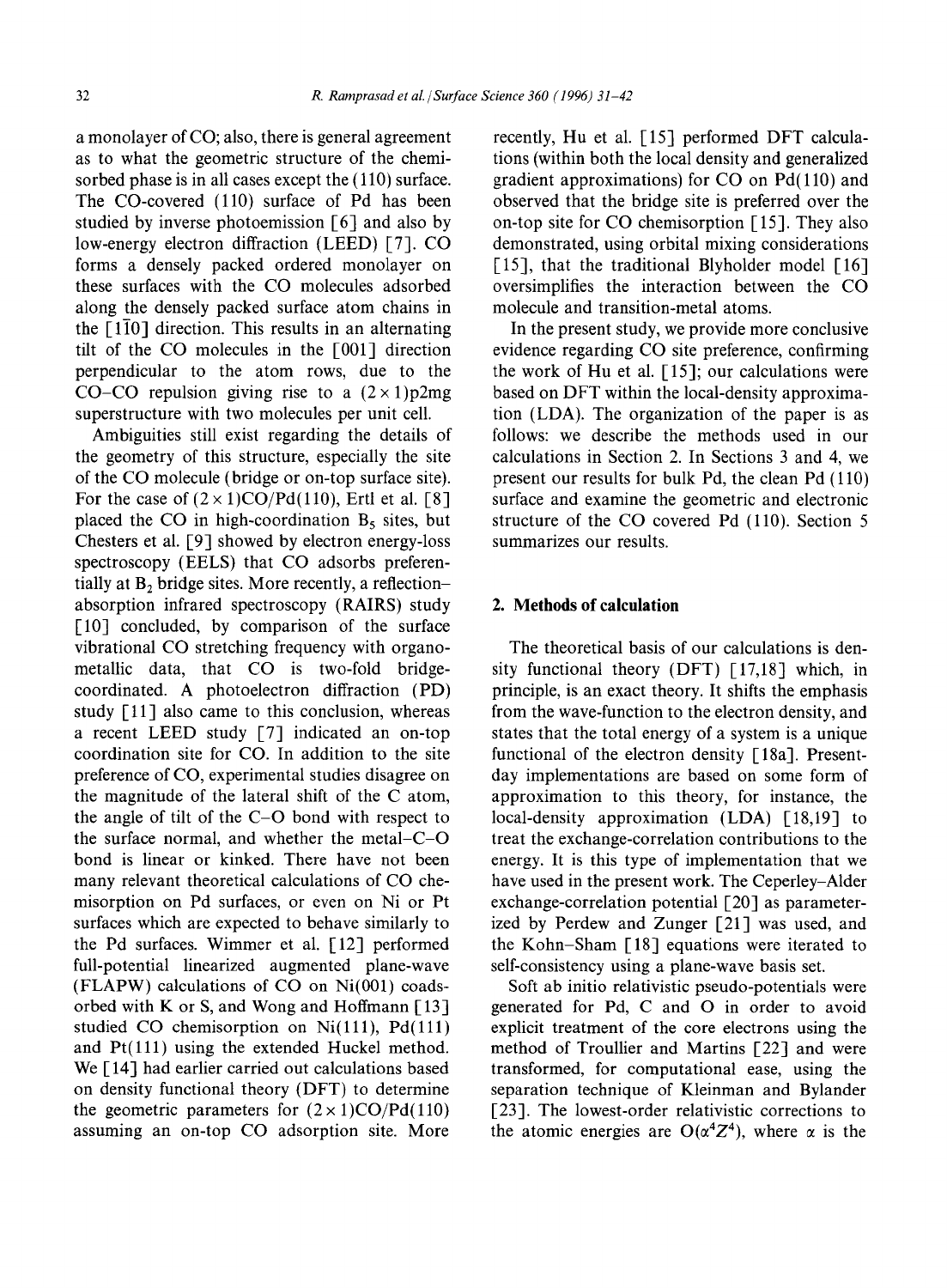fine structure constant and  $Z$  is the atomic number. So, for Pd, which is a 4d transition metal atom with atomic number 46, we anticipate noticeable relativistic effects to manifest, at least for the core electrons. Hence, our atomic pseudo-potentials were generated by inverting the relativistic Kohn-Sham equations so that the relativistic effects felt in the core region are adequately incorporated in the pseudo-potentials. We discuss this point again in Section 3. The Pd pseudopotential was generated from the atomic ground-state configuration (4d<sup>10</sup>5s<sup>o</sup>5p<sup>0</sup>) with radial cut-offs of 2.25, 2.60 and 2.00 au for the s, p and d components. The 5s component was chosen as the local component. The C pseudopotential [22] was generated from its atomic ground-state configuration  $(2s^22p^2)$ with radial cut-offs of 1.50 and 1.54 au for the s and p components. Here, the 2p component was chosen as the local component. The O pseudopotential was obtained from Ref. [24]. The d component was neglected in the cases of C and O as the 3d atomic energies for both these atoms were too high in energy compared to that of the 2s and the 2p states. Our choices of the local potentials did not introduce any ghost states [25]. In order to ensure good transferability of the pseudo-potentials over a wide energy range, we calculated logarithmic derivatives of the radial component of the pseudo wave-function over a wide energy range and compare them with our allelectron calculations, as shown in Fig. 1, where arrows indicate atomic eigenvalues calculated from all-electron calculations for the reference configurations mentioned above. By construction, the pseudo-potential eigenvalues are equal to the allelectron results. As can clearly be seen, our pseudopotential calculations show excellent agreement with our all-electron calculations for both Pd and C below 1 Ry. One-electron energies less than 1 Ry are the ones that are physically significant and important in the present study. It can also be seen in Fig. 1 that spurious ghost states are absent.

We did not include self-interaction corrections [26-28] to our approximate (LDA) exchangecorrelation functional as it has been generally accepted  $[27]$  that these corrections are not important for metallic systems whose wave-functions are delocalized Bloch functions. We also found that



Fig. 1. Logarithmic derivatives of the radial components of the pseudo wave-functions (dashed lines) and the all electron wave functions (solid lines) for different angular momentum components for (a) atomic Pd at a radius of 2.58 au, and (b) atomic C at a radius of 1.46 au.

core corrections [29,30] did not significantly change our results.

Analysis of the convergence of the calculated total energy per primitive unit-cell of bulk Pd and diamond with respect to the plane-wave cut-off energy showed that plane-waves up to an energy of 50 Ry yielded well-converged total energies. Increasing the plane-wave cut-off energy to 90 Ry decreased the total-energy per primitive cell by only 0.001Ry in the case of bulk Pd and by 0.004 Ry in the case of diamond. However, for O, convergence was achieved only at a plane-wave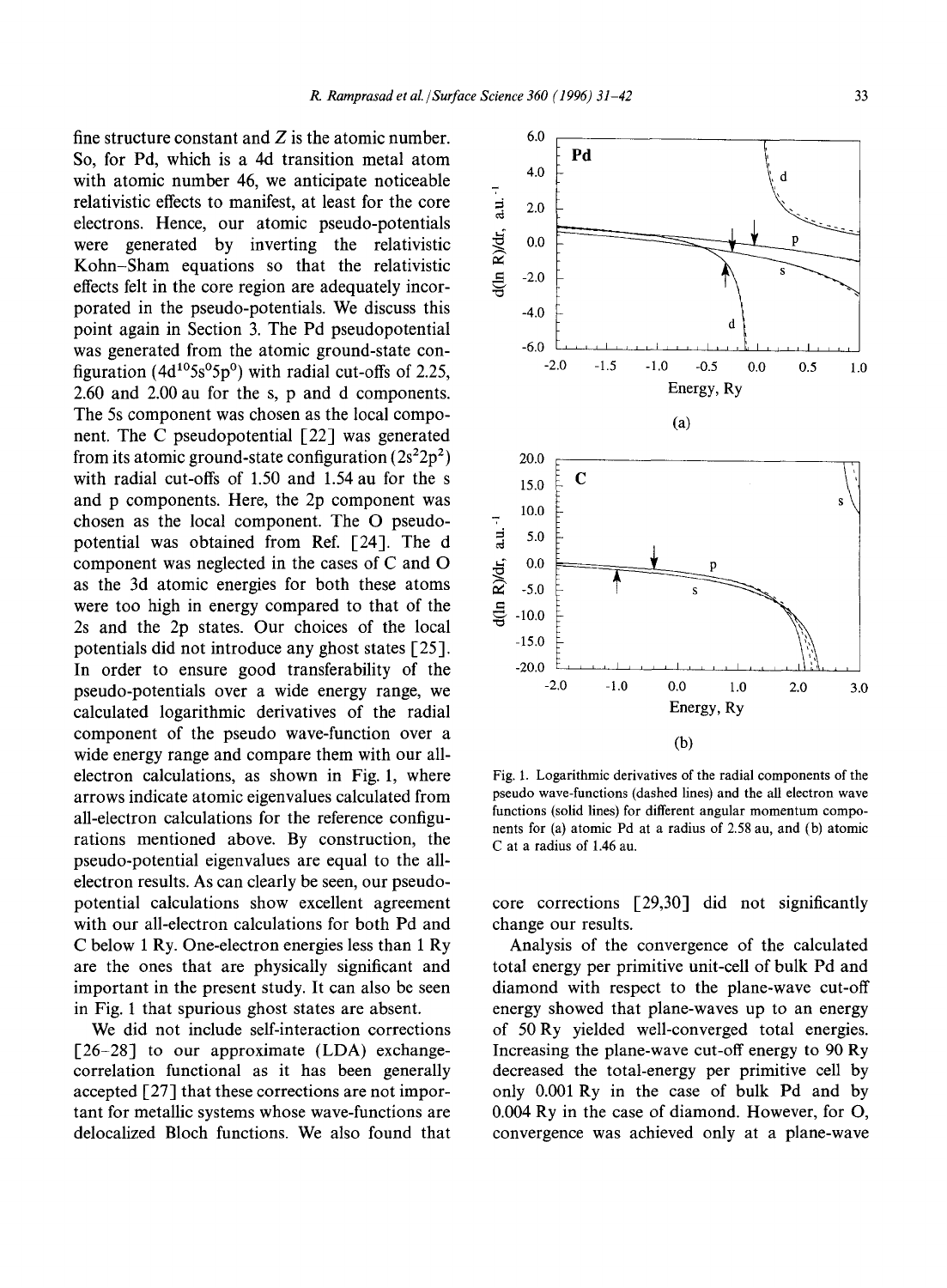cut-off energy of 64 Ry. As a result, we used a plane-wave cut-off energy of 50 Ry when studying bulk Pd and the clean Pd(110) slab, and used 64 Ry when studying the CO-covered  $Pd(110)$ surface. We used the supercell method in all our calculations. Clean  $Pd(110)$  was modelled with three layers.  $CO$ -covered  $Pd(110)$  was modelled by assuming that both sides of the three-layer slab were covered with CO. This resulted in a supercell belonging to a space group with more symmetry operations than the supercell that would have resulted if we had covered only one side of the slab with CO. This was desirable as our code was equipped to make use of symmetrized plane-waves to speed up calculations. At self-consistency, the Fourier components of the potential differed by less than 0.1 mRy from the previous iteration, and the total-energy was stable to within  $10^{-6}$  Ry per atom or better between iteration cycles. Selfconsistency was typically reached in five iterations in the case of bulk Pd, in 24 iterations in the case of the clean  $Pd(110)$  surface, and in about 40 iterations in the case of  $CO$ -covered  $Pd(110)$ . Geometry optimizations were performed using a conjugate gradient minimization. All atoms were allowed to relax in an unconstrained manner till each component of the forces was less than  $0.007 \text{ Ry} \text{ au}^{-1}$ . The supercell sizes were 7.36 au  $\times$  5.20 au  $\times$  15.61 au for the clean Pd(110) calculations (over 10 au vaccuum) and 7.36 au  $\times$  10.40 au  $\times$  20.82 au for the CO-covered

| $-0.0001$                                              |  |  |  |  |
|--------------------------------------------------------|--|--|--|--|
| Structural, cohesive and elastic properties of bulk Pd |  |  |  |  |

Pd(110) calculations (over 8 au vacuum). We used six special  $k$  points (per irreducible wedge of the Brillouin zone) in studying bulk Pd, four  $k$  points in studying the clean  $Pd(110)$  surface, and two  $k$  points in studying the CO-covered Pd(110) surface. For bulk Pd, increasing the number of special  $k$  points to 19 decreased the total energy by only 0.003 Ry per atom. For the clean and CO-covered Pd(110) surface, the number of  $k$ points we used were found to yield wellconverged results.

## **3. Results**

#### *3.1. Bulk Pd*

Bulk Pd occurs in an fcc crystal structure. We have performed calculations to determine the structural, cohesive, elastic and electronic properties of bulk Pd. This served as a test of our Pd pseudopotential. The ground state of the system is obtained by minimizing the total energy per atom of the fcc structure with respect to the lattice parameter. The ground-state structural and elastic properties are determined by fitting the theoretical values of energy and volume to an integrated equation of state. Here, we have used the Birch-Murnaghan form  $\lceil 31 \rceil$ . In Table 1, we compare the calculated structural, cohesive and elastic properties with the corresponding experimental values

| Property                         | This work <sup>a</sup> | $SR^b$ [35]              | $NR^{c}$ [35]            | CC <sup>d</sup> | Experiment  |
|----------------------------------|------------------------|--------------------------|--------------------------|-----------------|-------------|
| $a_0^{\text{e}}(\text{\AA})$     | 3.89                   | 3.88                     | 3.94                     | 3.91            | 3.89 [32]   |
| $E_{\text{coh}}^{\text{f}}$ (eV) | 4.62                   | 4.56                     | 3.61                     | 4.54            | 3.91 $[33]$ |
| $B_0$ <sup>g</sup> (GPa)         | 210.5                  | 215                      | 180                      | 207.3           | 195.5 [34]  |
| $B_0^{\prime h}$                 | 5.95                   | $\overline{\phantom{a}}$ | $\overline{\phantom{a}}$ | 5.89            | $-$         |

<sup>a</sup> Results of the present work without core corrections.

 $<sup>b</sup>$  SR = scalar relativistic.</sup>

 $\textdegree$  NR = non-relativistic.

Table 1

d Results of the present work with core corrections included.

 $e_{a_0}$  is the lattice constant.

 $F_{\rm coh}$  is the cohesive energy.

 $B_0$  is the bulk modulus.

 $h B'_{0}$  is the first pressure derivative of the bulk modulus.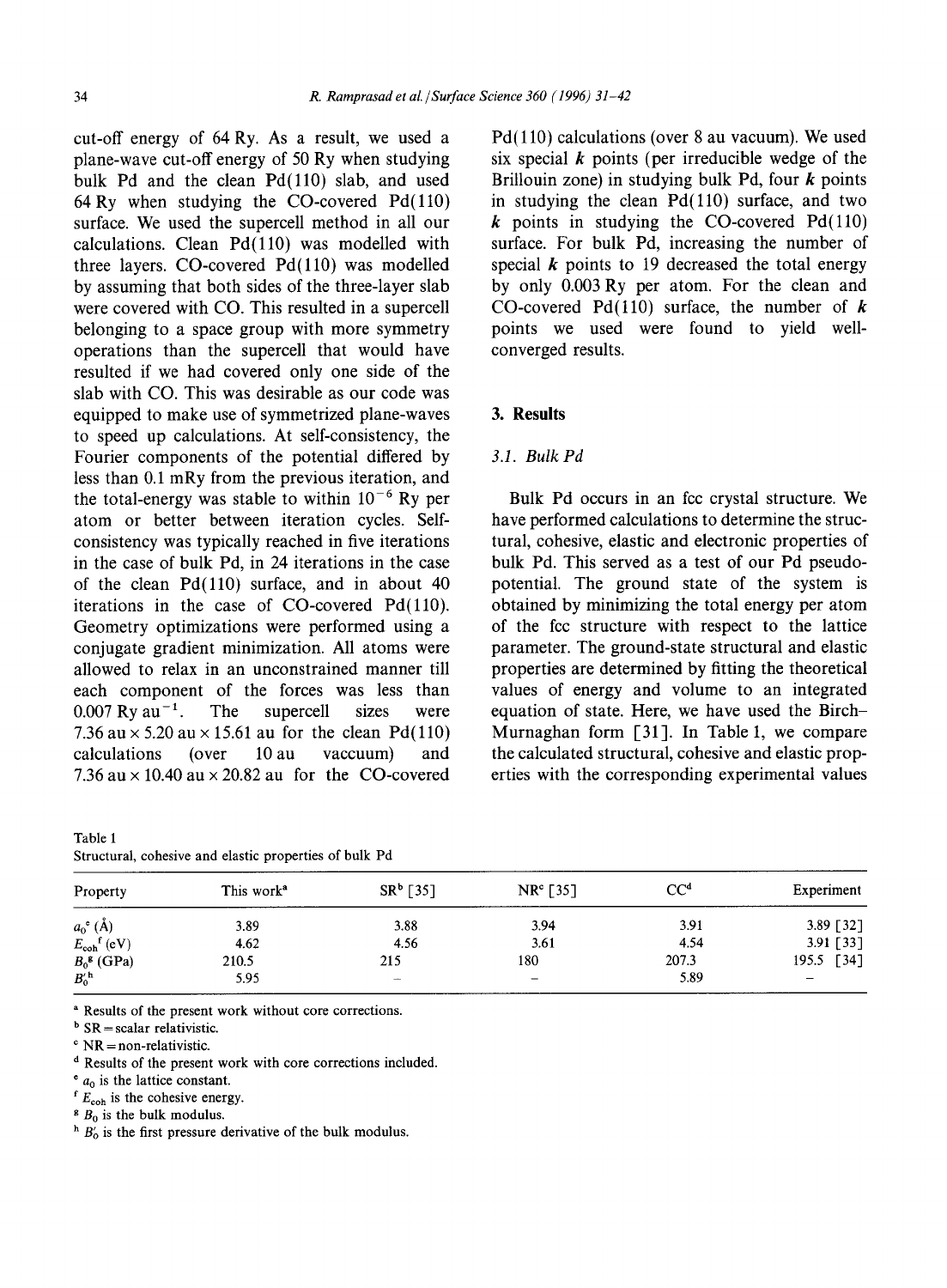[32-34] and also with other non-relativistic and scalar-relativistic calculations [35]. It can be seen that the calculated lattice constant is in excellent agreement with experiment. The bulk modulus is about 8% higher, which is reasonable. The cohesive energy is about 18% higher than the corresponding experimental values, which is typical of LDA. We also give the value for the first pressure derivative of the bulk modulus  $B'_0$ . It is interesting to note that our results are in closer agreement to other scalar-relativistic (SR) calculations than with nonrelativistic (NR) calculations. This is because we constructed our pseudo-potentials from relativistic atomic calculations. Although our solid calculations were non-relativistic, the relativistic effects that manifest in the core region are built into the pseudopotentials. In Fig. 2, we show the calculated band-structure of bulk Pd. We compare it with an all-electron, scalar-relativistic augmented planewave (APW) band-structure calculation performed earlier [36] (shown as dots in Fig. 2) and find that the agreement is excellent.



Fig. 2. Calculated bulk band structure of Pd. Dots indicate results from a previous all-electron, scalar-relativistic augmented plane-wave (APW) calculation [36]. The Fermi level  $(E_F)$  is indicated by a line.

In the case of transition-metal atoms, there is also the question of whether or not a core correction [29,30] to the exchange-correlation potential is necessary. It is generally believed that a core correction is necessary whenever there is significant overlap between the valence and core charge densities. As is evident from Fig. 3, there is significant overlap between the valence and core charge densities. The core charge density shown in Fig. 3 is from a Gaussian core model, which approximates the core charge over the region in which the core and valence charge densities overlap. We then performed bulk Pd calculations, this time with the core corrections included and we show the results in Table 1. We found that the core corrections show no significant improvement over our original results. This was not surprising, as core corrections produce significant changes only for the 3d transition metals as in these metal atoms, there is no inner d shell to repel the valence d orbital. However, since Pd is a 4d transition metal with a core consisting of a 3d orbital, these core corrections should not be important (as we found). Hence, all subsequent calculations were done without core corrections.

## *3.2. Clean Pd(llO)*

Clean Pd(110) forms an unreconstructed channeled surface. We chose a three-layer Pd(110) slab



Fig. 3. Gaussian core (dashed line) and valence (solid line) radial charge densities  $[4\pi r^2 \rho(r)]$ ; in the Gaussian core model, the core charge density is approximated in the region in which the core and the valence charge densities overlap.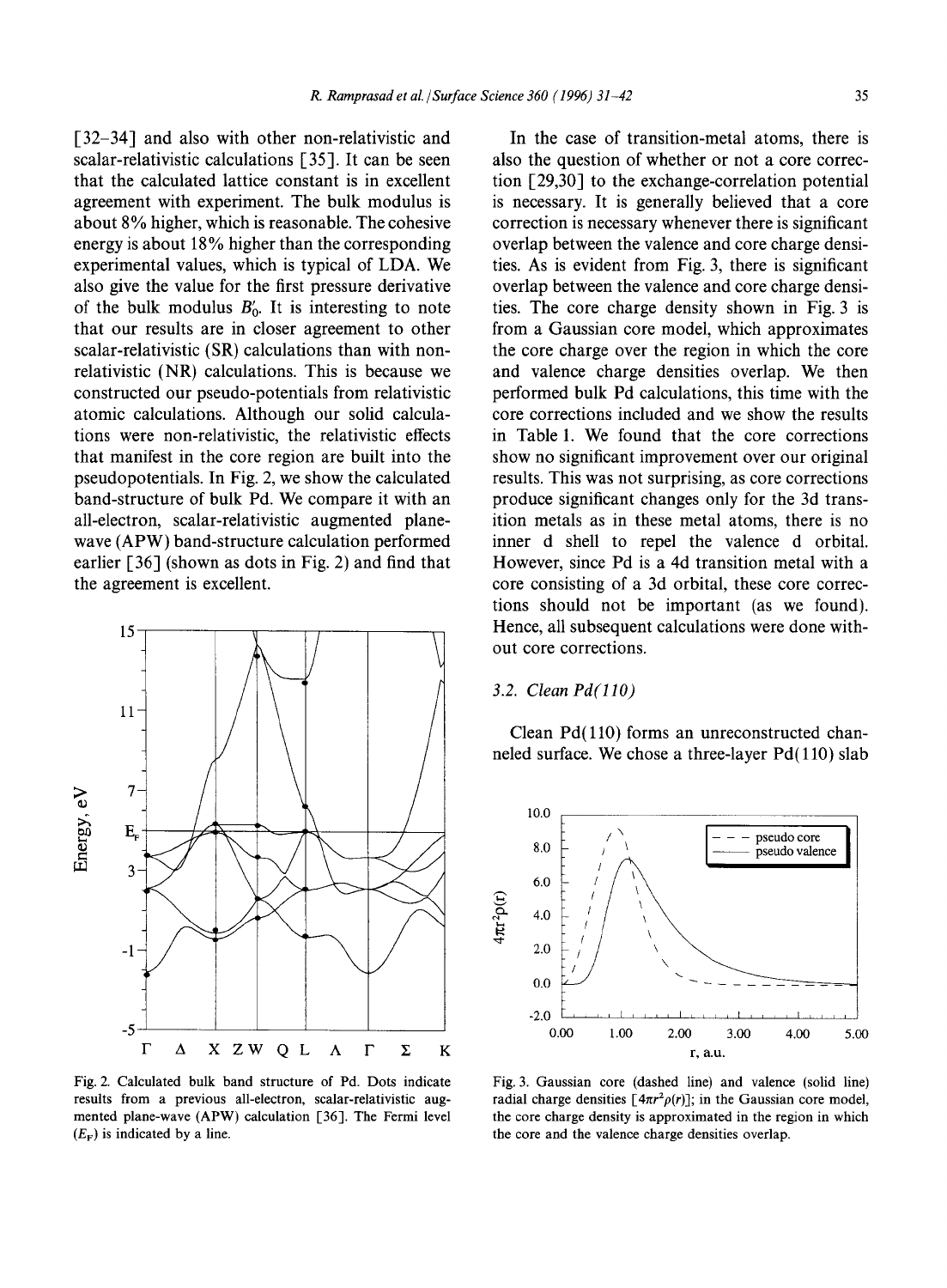as a model for the  $Pd(110)$  surface. Experiments [37] indicate that for the  $Pd(110)$  surface, the interlayer relaxation does not go beyond the second interlayer spacing. So, although we expect the first interlayer relaxation for clean Pd(110) to differ quantitatively from experiments, we do not anticipate the geometric details of our CO/Pd(110) calculations to change significantly if we use a thicker slab. Also, Hu et al. [15] have shown that their CO/Pd(110) results did not change quantitatively when they replaced their frozen three-layer Pd(110) slab with a four-layer Pd(110) slab. As we use periodic boundary conditions along all three dimensions of the unit cell, the optimum unit-cell height in the direction perpendicular to the (110) surface is to be determined, for which the total-energy of the slab is well converged. We found that a unit-cell height of 15.61 au (six times the bulk (110) interplanar spacing) gives good total-energy convergence. Increasing the unit cell height to 20.82 au (eight times the bulk interplanar spacing) decreased the total energy by only 0.002 Ry per atom. We next determined the surface relaxation between the first and the second layers, which was done by minimizing the total energy of the slab with respect to variations in the first interlayer spacing. We found that the total energy was a minimum for an interlayer spacing of 2.54 au, implying a  $-2.3\%$  relaxation (contraction) of the first interlayer spacing. The surface energy for this relaxed structure was 1.60 J m<sup> $-2$ </sup>. Considering that the slab we have studied is only three layers thick, these calculated values are in reasonably good agreement with the experimental first interlayer relaxation value [37] of  $-6.0 \pm 2.0\%$ , and in excellent agreement with the experimental 0 Kelvin (extrapolated) surface energy of 1.63 J m<sup>-2</sup> [38].

# *3.3. CO/Pd(110)*

The CO-covered  $Pd(110)$  surface at saturation coverage is an ordered structure with a  $(2 \times 1)$  p2mg superstructure with two molecules per surface unit cell. Fig. 4a shows the side view (along the  $\lceil 1\overline{1}0\rceil$ direction) and Figs. 4b and 4c show the top view for on-top and bridge CO adsorption, respectively. For reasons of symmetry, as mentioned earlier, we



Fig. 4. (a) Side view (along the  $\lceil 1\overline{1}0 \rceil$  direction) of CO/Pd(110) geometry showing the relevant structural parameters. (b) Top view of the CO/Pd(110)  $(2 \times 1)p2mg$  superstructure (on-top CO adsorption) showing the surface unit cell; open circles indicate Pd atoms and solid circles schematically represent CO molecules. (c) As (b), but for bridge-site CO adsorption. (d) The first Brillouin zone of the surface structure of (b) and (c), showing the high-symmetry points.

placed CO on both sides of the three-layer Pd(110) slab.

#### *3.3.1. Geometric details*

We have minimized the total-energy with respect to six structural parameters (for both possible CO adsorption sites), i.e. the C-O bond length  $d_{C-0}$ , the Pd–C bond length  $d_{\text{Pd} - \text{C}}$ , the Pd(110) interlayer spacing  $d_{12}$ , the angles  $\theta$  and  $\alpha$  (as defined in Fig. 4a) and the lateral reconstruction shift of the first layer Pd atoms  $\delta$ . All these parameters are shown in Fig. 4a. In Table 2, we compare our calculated parameters for on-top CO chemisorption, the LEED experimental values [7] (which predict an on-top equilibrium adsorption site for CO) and the theoretical calculations of Hu et al. [15]. From Table 2, it is evident that  $d_{C=0}$ ,  $d_{12}$ ,  $\alpha$ and  $\delta$  are all well within the experimental error. The calculated  $\theta$  value is larger than the experimental value. The calculated  $d_{\text{Pd-C}}$  value is significantly shorter than the corresponding experimental value,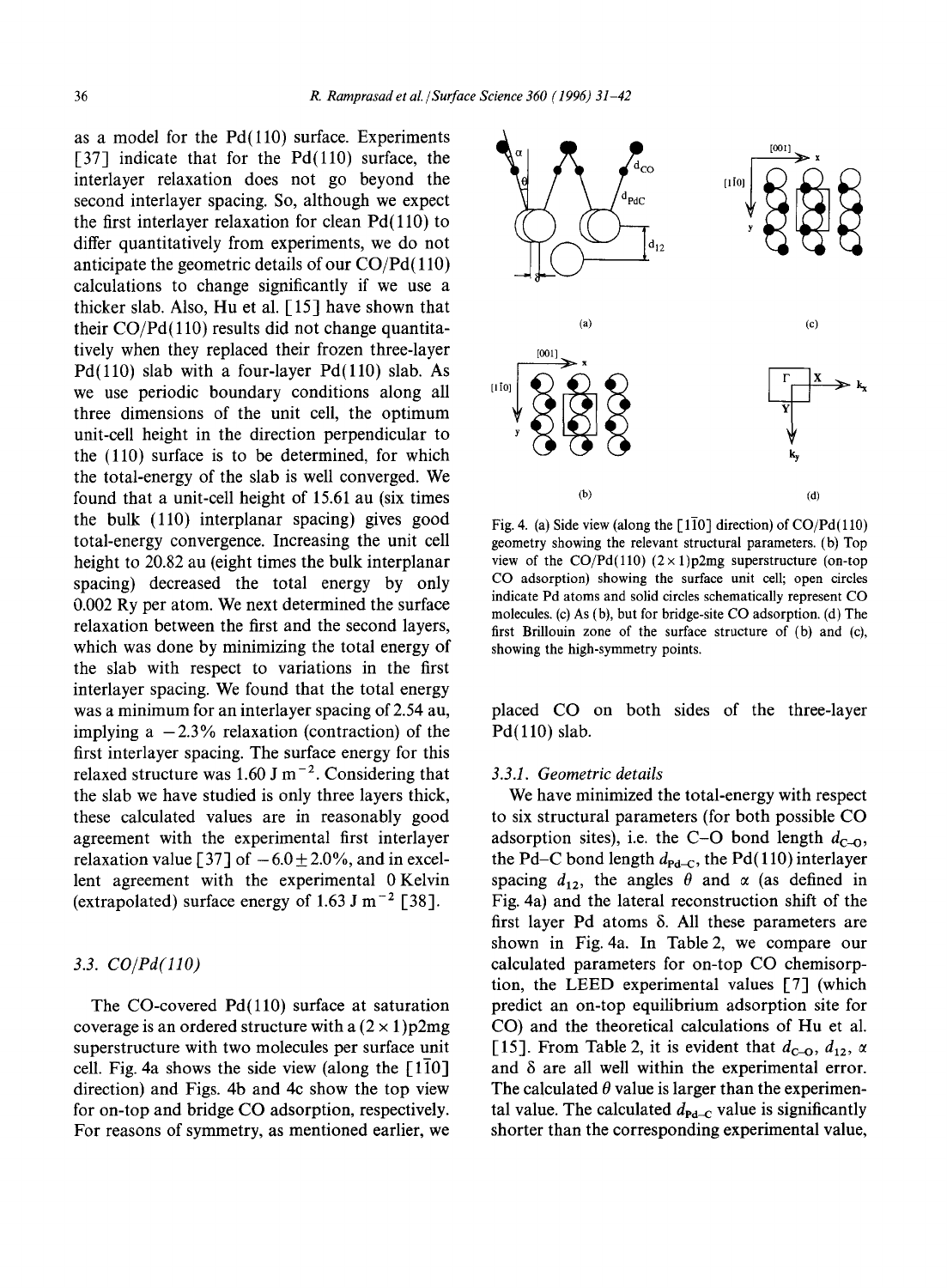| Parameter                                                      | This work | Hu et al. $\lceil 15 \rceil$ (LDA) | Hu et al. $\lceil 15 \rceil$ (GGA) | TLEED experiment [7] |
|----------------------------------------------------------------|-----------|------------------------------------|------------------------------------|----------------------|
|                                                                | 1.15      | 1.14                               | 1.14                               | $1.16 \pm 0.04$      |
| $d_{C-O}(\hat{A})$<br>$d_{Pd-C}(\hat{A})$<br>$d_{12}(\hat{A})$ | 1.91      | 1.94                               | 1.96                               | $2.11 \pm 0.06$      |
|                                                                | 1.33      | $\overline{\phantom{a}}$           | $\overline{\phantom{a}}$           | $1.32 \pm 0.05$      |
| $\theta$ (°)                                                   | 19.7      | 12.3                               | 12.4                               | $11 \pm 4$           |
| $\alpha$ (°)                                                   | 1.4       | $-1.6$                             | $-0.3$                             | $2 + 5$              |
| δ                                                              | 0.006     | $\overline{\phantom{0}}$           | $\qquad \qquad$                    | $0.04 + 0.11$        |

Table 2 Parameters (as defined in Fig. 4a) of the CO-covered Pd(110) slab for on-top site adsorption

due to the thinness of the slab (which results in a poorer supply of electronic charge). The differences between the calculated and experimental values are also in part due to interactions between the periodic images of the polarized CO molecules, and also between CO molecules on either sides of the slab of the same unit cell. All the bond lengths are in good agreement with the results of Hu et al., but the bond angles differ considerably, presumably due to the neglect of substrate relaxations by Hu et al. We also mention, in passing, that as per the results of Hu et al., the structural parameters do not change significantly when generalized gradient approximation (GGA) corrections are added to the LDA, although this is not the case with relative or total energies.

We also performed a geometry optimization for the other possible adsorption site for CO, i.e. the short bridge site (Fig. 4c). The geometric details are shown in Table 3 along with the photoelectron diffraction (PD) experimental results [11] (which predict a bridge adsorption site for CO) and the LDA and GGA results of Hu et al. [15]. As in the case of on-top adsorption, our values for  $d_{\text{Pd-C}}$ and  $\theta$  differ from the corresponding experimental results, and as before, our bond lengths are in good agreement with the results of Hu et al., but our bond angles differ considerably from their results.

## *3.3.2. Relative energies*

We found that the bridge site was energetically favored over the on-top site by 0.59 eV per CO molecule. This is in agreement with the calculations of Hu et al. [15] mentioned above, which also predict that the bridge site is energetically favored by 0.47 eV within the local density approximation (LDA), and by 0.33eV within the generalized gradient approximation (GGA).

#### *3.3.3. Surface band structure*

We now shift our attention to the electronic structure of the  $CO/Pd(110)$ -p2mg superstructure. Figs. 4b and 4c show the ordered (p2mg symmetry) surface structure for CO adsorbed to the on-top and bridge adsorption sites, respectively, along with the surface unit-cell. The corresponding first Brillouin zone is shown in Fig. 4d. We use the fragment molecular orbital (FMO) analysis of Hoffmann [39,40] as applied to periodic systems to study the electronic structure of  $CO/Pd(110)$ . The band structure of the ordered, double-layered

Table 3

-

 $\alpha$  $\delta$ 

Parameters (as defined in Fig. 4a) of the CO-covered  $Pd(110)$  slab for bridge-site adsorption

| Parameter                            | This work | Hu et al. [15] (LDA)     | Hu et al. $[15]$ (GGA)   | PD experiment $[11]$ |
|--------------------------------------|-----------|--------------------------|--------------------------|----------------------|
| $d_{\text{c-o}}(\check{\mathrm{A}})$ | 1.16      | 1.15                     | 1.15                     |                      |
| $d_{\mathbf{Pd-C}}(\mathbf{A})$      | 2.01      | 2.05                     | 2.08                     | $1.8 + 0.1$          |
| $d_{12}(\AA)$                        | 1.37      | -                        | $\overline{\phantom{0}}$ |                      |
| $\theta$ (°)                         | 24.9      | 11.9                     | 15.7                     | $5 \pm 5$            |
| α (°)                                | $-1.3$    | 0.5                      | $-2.2$                   |                      |
| δ                                    | 0         | $\overline{\phantom{m}}$ | $\overline{\phantom{a}}$ | -                    |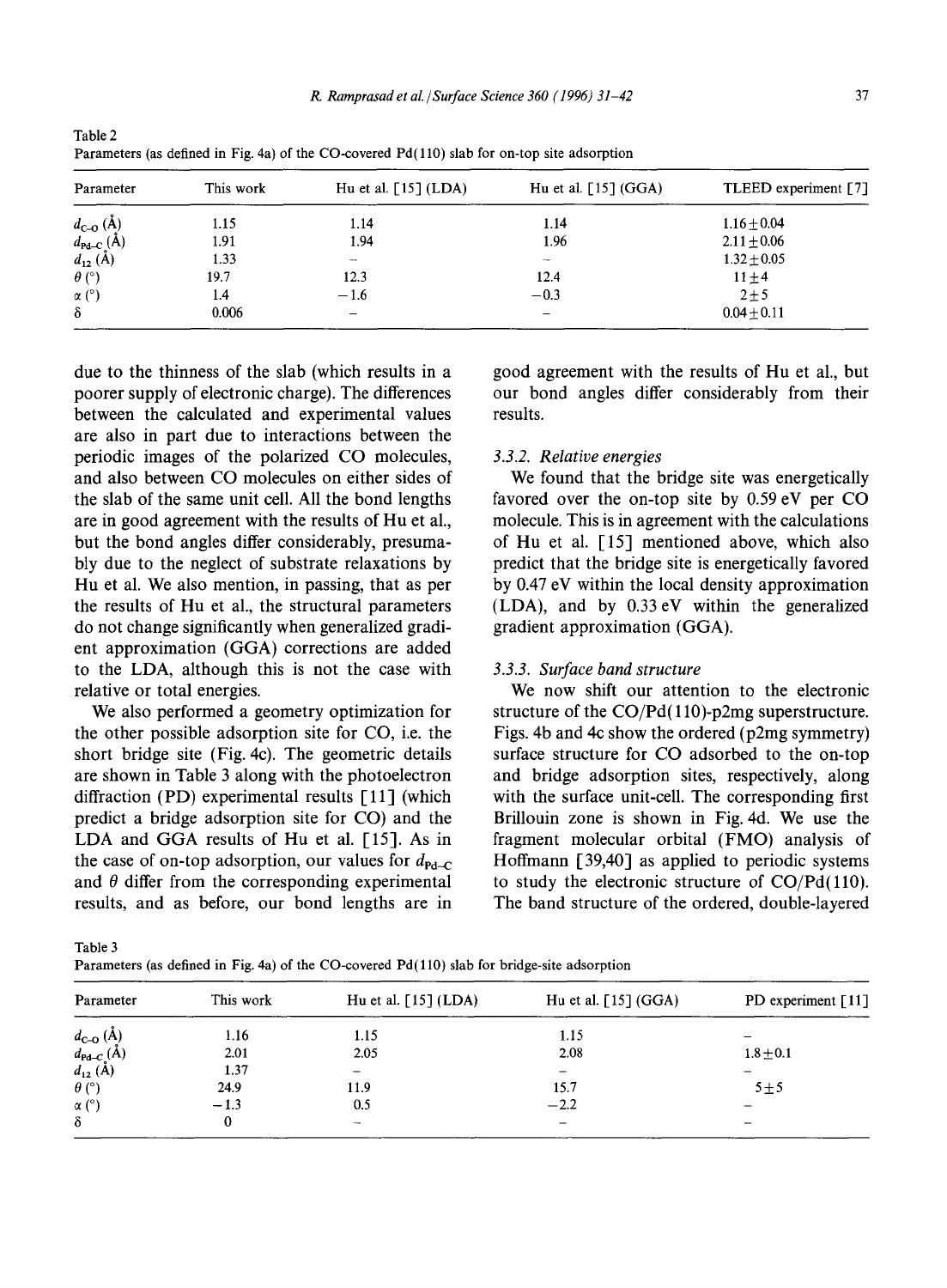**CO array without the Pd-CO interaction is shown in Fig. 5a, and that with the Pd-CO interaction turned on is shown in Fig. 5b (on-top adsorption) and Fig. 5c (bridge adsorption). We restrict ourselves to only the bands formed from the frontier molecular orbitals and have not shown the projected bulk band-structure. Since LDA methods**  **are known to poorly describe bandgaps (and band energies of unoccupied bands with respect to the Fermi energy), we uniformly shifted the calculated bands to best fit the experimental data. The band structure for the on-top site adsorption was shifted up by about 0.8 eV (Fig. 5d) and that for bridgesite adsorption was shifted up by about 0.5 eV** 



Fig. 5. Surface band-structure of the  $(2 \times 1)p2mg$  ordered CO array. (a) Without the CO-Pd interaction;  $5\sigma(+)$  and  $5\sigma(-)$  bands are derived from bonding and anti-bonding combinations within the surface unit cell of the CO  $5\sigma$  molecular orbital. (b) With the CO-Pd interaction turned on for CO adsorbed to the on-top site. (c) With the CO-Pd interaction turned on for CO adsorbed **to**  the bridge site; bands arising from the bonding and antibonding combinations of the CO 2 $\pi$ -derived and Pd d-bands, and bands arising from the antibonding combination of CO 5 $\sigma$ -derived and Pd d-bands are shown. The Fermi energy level is indicated "E<sub>F</sub>". (d) As (b) but with the calculated bands shifted up by 0.8 eV. (e) As (c) but with the calculated bands shifted up by 0.5 eV.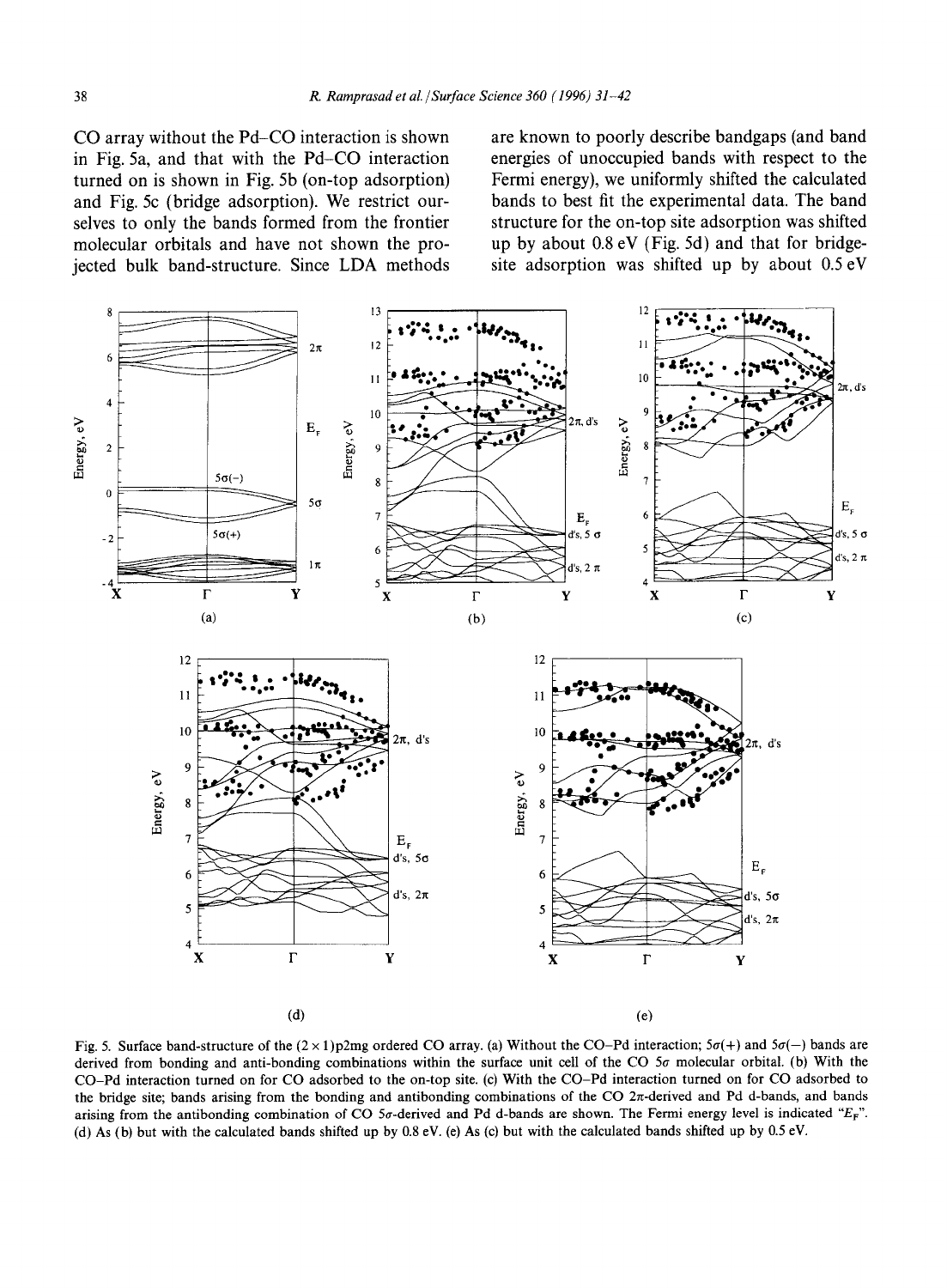(Fig. 5e). We clearly see a better agreement between the calculated band-structure for the bridge-site adsorption case than for the on-top adsorption case. This leads us to believe that the experimentally observed bands are due to CO adsorbed to the bridge site. Thus, we have arrived at the conclusion that CO prefers to bind to the bridge sites on  $Pd(110)$  by two very different analyses, i.e. total-energy and unoccupied band-structure considerations.

#### **4. Further discussion of band structure**

In what follows, we first attempt to describe some of the important features of Fig. 5a, before moving on to Figs. 5b (or 5d) and 5c (or 5e). Each CO molecule gives rise to two  $1\pi$  (occupied) orbitals, one  $5\sigma$  (occupied) orbital and two  $2\pi$  (unoccupied) orbitals. The surface unit-cell (Fig. 4b) has two CO molecules and so, we should see four  $1\pi$ , two  $5\sigma$  and four  $2\pi$  bands, half of which are bonding combinations, and the other half antibonding combinations of the appropriate molecular orbitals of the two CO molecules within the unit cell. We, on the other hand, see twice as many bands in Fig. 5a as we have covered both sides of our Pd slab with CO, and the interaction between CO molecules (which are, for the most part, longrange dipole-dipole interactions) on different surfaces further splits up each of the expected bands into two closely spaced bands, as can be seen in Fig. 5a. Had we used a thick enough slab, we would have seen the right number of bands, but in this case each of the bands would have been doubly degenerate at all points in the Brillouin zone. From this point, unless otherwise stated, we ignore the splitting of the bands due to interaction between CO molecules in different layers.

It is evident from Fig. 5a that there is no degeneracy between  $\pi_{x}$ - and  $\pi_{y}$ -derived bands. It is interesting to note that the bands arising from the bonding and anti-bonding combinations of a certain molecular orbital are degenerate at the Y point but not at the X point. If we follow the bands in  $k$  space (Fig. 5a) along  $\Gamma$ -Y, we see, for instance, that the  $5\sigma(+)$  band increases in energy, while the  $5\sigma(-)$  band decreases in energy until it



Fig. 6. Schematic real-space representation of the CO  $5\sigma$ derived wave-functions at three high-symmetry points of the  $(2 \times 1)p2mg$  surface Brillouin zone. The surface unit-cell is shown.

becomes degenerate at Y. The reason for this is pretty clear if we examine the nature and symmetry properties of the wave-functions at these special points in the Brillouin zone. In Fig. 6, we show schematically two-dimensional, periodic wavefunctions of  $\sigma$  symmetry at the high-symmetry points of the  $(2 \times 1)$  p2mg structure (the same arguments can be used to explain the degeneracies that manifest in bands with  $\pi$  symmetry). In the bottom panels, we show wave-functions which are bonding  $(+)$  within the unit cell; the top panels show wave-functions which are anti-bonding  $(-)$ within the unit cell. From Fig. 6, we see that, for the  $5\sigma(+)$  at the Y point, we have a wave-function with phase changes only between double rows in the [110] direction. For the  $5\sigma(-)$  case, the same wave-function results at the Y point, causing the bands to be degenerate at that point. For the X point, however, there is no such symmetry restriction; the spatial separation between sites of equal phase is more for the anti-bonding case than it is for the bonding case, and so the wave-functions are not degenerate at this point.

Before we move on to a discussion of Figs. 5b and 5c, we briefly review the current status of understanding regarding bonding in a transitionmetal carbonyl [ 14]. In the case of a PdCO cluster, the CO  $5\sigma$  and  $2\pi$  orbitals combine in a bonding and antibonding fashion with the metal d-orbitals. The  $5\sigma$ -d interaction is a four-electron two-orbital interaction which results in two fully occupied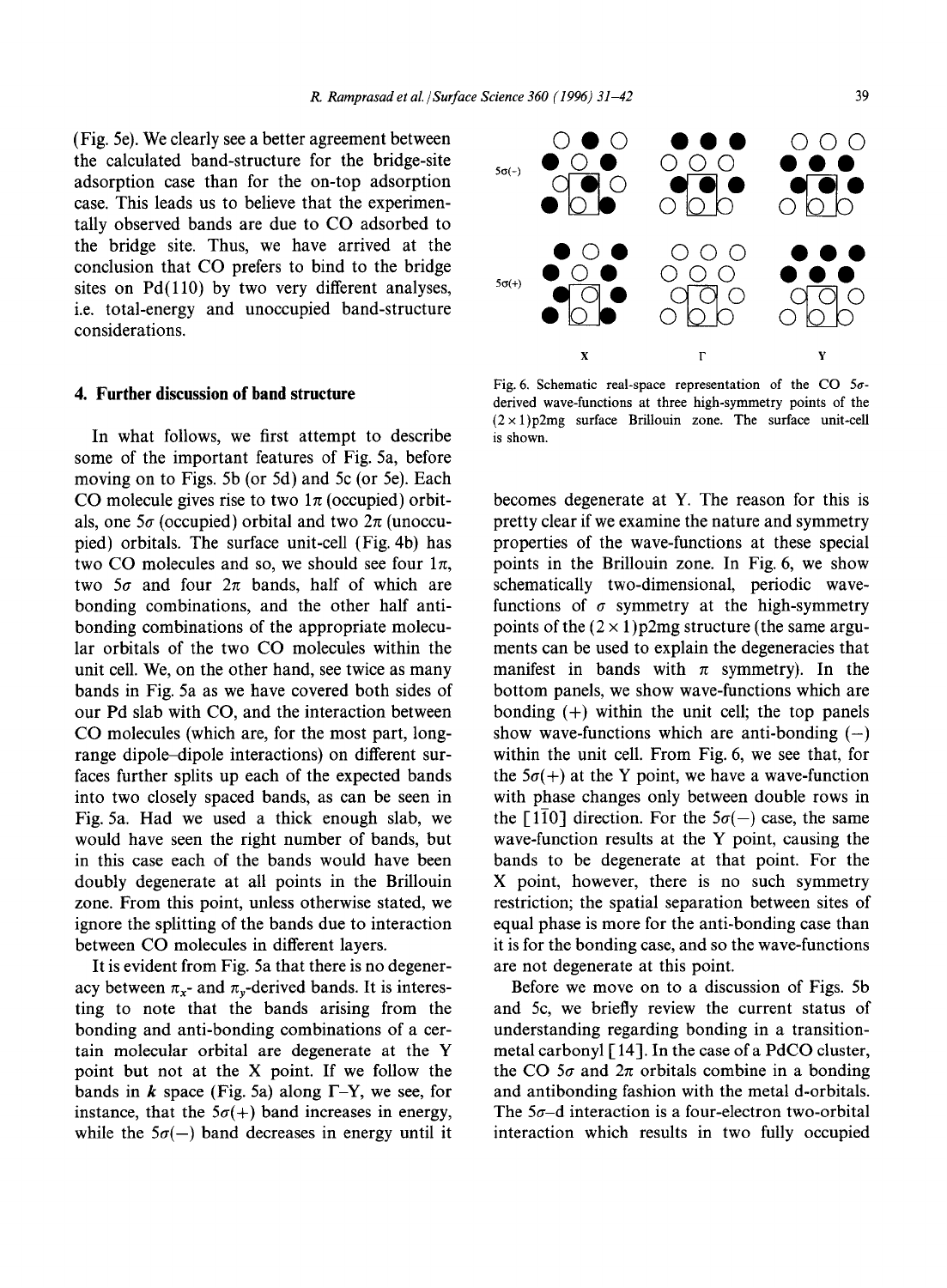orbitals (5 $\sigma$ -d bonding, primarily 5 $\sigma$ , and 5 $\sigma$ -d anti-bonding, primarily d), and so is a net destabilizing interaction. The  $2\pi$ -d interaction is a fourelectron four-orbital interaction which results in two fully occupied orbitals  $(2\pi-d)$  bonding, primarily d) and two unoccupied orbitals  $(2\pi-d$  antibonding, primarily  $2\pi$ ) and so stabilizes the cluster (though the CO molecule is itself partially destabilized, as the initially unoccupied  $2\pi$  orbitals have picked up some electron density). Ideas very similar to these were originally proposed by Blyholder [16].

When we move from the cluster to the surface case, we notice similarities, but there are differences as well. The frontier orbitals of CO, i.e. those corresponding to the  $5\sigma$  and  $2\pi$  bands, interact with those of the Pd d-bands of suitable symmetry. Using the theory of group representations, one can classify levels of like symmetry at various points in the Brillouin zone according to the representation they transform. Since in our case the interaction between CO molecules in different layers complicates the band structure, we do not give detailed symmetry assignments to the bands. Rather, we give tentative assignments to groups of bands reminiscent of their origin and analogous to the cluster case (such assignments are meaningful only at certain special points in the Brillouin zone, like the Y point, in the present case). We show only the bands resulting from the antibonding combination of the  $5\sigma$ -d interaction and the bonding and anti-bonding combination of the  $2\pi-d$ interaction. The reason we say that these assignments are only tentative is due to the fact that no band is entirely  $5\sigma$ -d or  $2\pi$ -d; for one thing, there is the possibility of little admixtures of sp(Pd) character in these bands, but more importantly, there could be hybridization between some  $5\sigma$  and  $2\pi$  bands, depending on whether they belong to the same representation and if they are in proximity with each other, either energetically or spatially. Just as in the PdCO cluster case, we see in Figs. 5b and 5c, that the band corresponding to the bonding combination of  $2\pi$ -d interaction is fully occupied (barring hybridization), and that corresponding to the anti-bonding combination of the  $2\pi$ -d interaction is fully unoccupied. The antibonding combination band of the  $5\sigma$ -d interaction is,

however, only partially occupied as the Fermi surface goes clean through the band (we note once again that the "5 $\sigma$ -d" band is predominantly 5 $\sigma$ -d in character, with varying small admixtures of sp(Pd),  $2\pi$  and  $4\sigma$  at different points in the Brillouin zone). Here, we see an essential difference between bonding of a molecule to a cluster and to a surface. Our results also indicate that the Blyholder model  $\lceil 16 \rceil$  is over-simplistic, as emphasized by others elsewhere  $\lceil 15, 41-43 \rceil$ .

### **5. Summary and conclusions**

We have reported self-consistent calculations performed within the LDA framework of DFT using soft ab initio pseudo-potentials and a planewave basis. Our results can be summarized as follows.

# *5.1. Bulk Pd*

Our bulk Pd calculations yielded results that are in reasonable agreement with experiments. Our calculated lattice constant for Pd was less than 1% different from the experimental value, the bulk modulus was about 8% higher and the cohesive energy was about 18% higher than the corresponding experimental values. The calculated bandstructure for bulk Pd were in excellent agreement with previous scalar relativistic calculations.

## *5.2. CO/Pd(IIO) surface geometry*

We have compared our geometric parameters to experiments and earlier calculations and found that the level of agreement varied. For instance, the Pd-C bond length was too small (on-top case) or too large (bridge case) when compared to the relevant experiments (presumably in part due to the thinness of our slab), but was in good agreement with the calculation of Hu et al. [15]. Also, the calculated CO bending angle was different from both the earlier theoretical and experimental estimates. Other geometric parameters were in good agreement with previous experimental and theoretical values.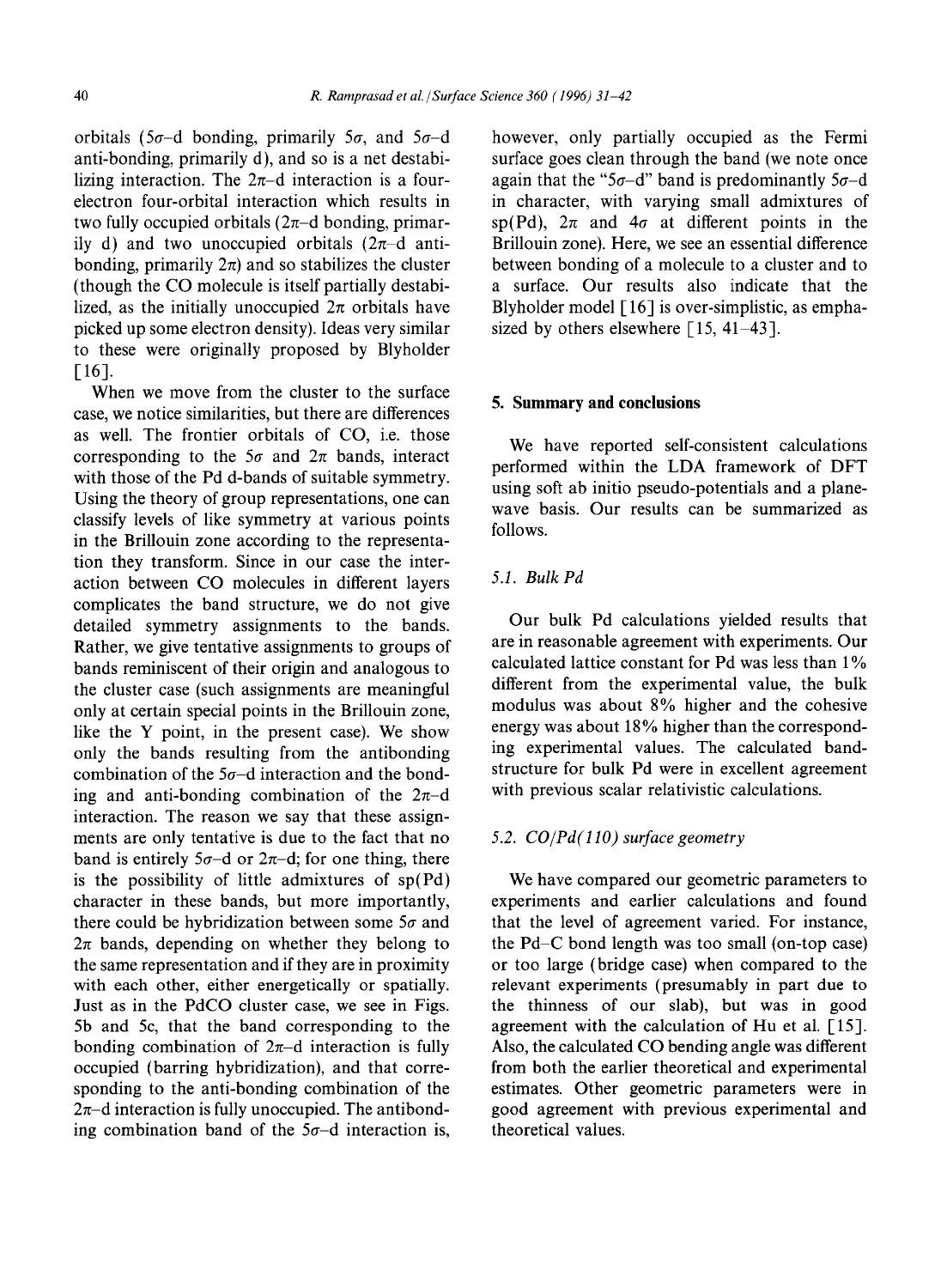#### *5.3. Site preference*

We also performed total-energy and surface band-structure calculations to determine the equilibrium adsorption site for CO on Pd( 110): (i) total energy considerations indicated that the bridge site was preferred for CO chemisorption by 0.59 eV relative to the on-top CO adsorption case, and (ii) surface band-structure calculations for both on-top and bridge adsorption cases were performed and the unoccupied bands were compared to inverse photoemission results. It was quite apparent that the calculated band-structure for the bridge-site adsorption case was in better agreement with the experimental band-structure. Based on two different considerations, i.e. total-energy and band-structure considerations, we find that CO, at saturation coverage, preferentially adsorbs on the bridge site of the  $Pd(110)$  surface.

# **Acknowledgements**

This work was supported by NSF under Grant No. NSF-1-5-30897. We would like to thank the National Center for Supercomputing Applications (NCSA), the Pittsburgh Supercomputing Center (PSC), the University of Illinois Materials Research Laboratory Center for Computation (MRLCFC). We also would like to thank Dr. Norman Troullier (IBM) for sharing his planewave code with us, and Dr. Kenneth Hass (Ford Motor Company) for stimulating discussions.

# **References**

- [1] J.T. Kummer, J. Phys. Chem. 90 (1986) 4747, and references therein.
- [2] J.C. Campuzano, in: The Chemical Physics of Solids and Surfaces, Vol. 4, Eds. D.A. King and D.P. Woodruff, ch. 4, and references therein.
- [3] G.A. Somariai, in: Introduction to Surface Chemistry and Catalysis (Wiley, New York, 1994).
- [4] H. Kuhlenbeck, M. Neumann and H.-J. Freund, Surf. Sci. 173 (1986) 194.
- [5] H. Kuhlenbeck, H.B. Saalfeld, U. Buskotte, M. Neumann, H.-J. Freund and E.W. Plummer, Phys. Rev B 39 (1989) 3475.
- [6] E. Bertel, N. Memmel, G. Rangelov and U. Bischler, Chem. Phys. 177 (1993) 337.
- [7] A. Wander, P. Hu and D.A. King, Chem. Phys. Lett. 201 (1993) 393.
- [8] G. Ertl, H. Conrad, J. Koch and E.E. Latta, Surf. Sci. 43 (1974) 462.
- [9] M.A. Chesters, G.S. McDougall, M.E. Pemble and N. Sheppard, Surf. Sci. 164 (1985) 425.
- [10] R. Raval, M.A. Harrison and D.A. King, Surf. Sci. 211/212 (1989) 61.
- [11] A. Locatelli, B. Brena, S. Lizzit, G. Comelli, G. Cautero, G. Paolucci and R. Rosei, Phys. Rev. Lett. 73 (1994) 90.
- [12] E. Wimmer, C.L. Fu and A.J. Freeman, Phys. Rev. Lett. 55 (1985) 2618.
- [13] Y.T. Wong and R. Hoffmann, J. Phys. Chem. 95 (1991) 859.
- [14] R. Ramprasad, K.M. Glassford and J.B. Adams, MRS Vol. 344 in: Materials and Processes for Environmental Protection.
- [15] P. Hu, D.A. King, S. Crampin, M.-H. Lee and M.C. Payne, Chem. Phys. Lett. 230 (1994) 501; P. Hu, D.A. King, M.-H. Lee and M.C. Payne, Chem. Phys. Lett. 246 (1995) 73.
- [16] G. Blyholder, J. Phys. Chem. 68 (1964) 2772.
- [17] R.G. Parr and W. Yang, in: Density Functional Theory of Atoms and Molecules (Oxford, New York, 1989).
- [18] P. Hohenberg and W. Kohn, Phys. Rev. 136 (1964) B864. W. Kohn and L.J. Sham, Phys. Rev. 140 (1965) Al133.
- [19] O. Gunnarsson and I. Lundquist, Phys. Rev. B 13 (1976) 4274.
- [20] D.M. Ceperley and B.J. Alder, Phys. Rev. Lett. 45 (1980) 566.
- [21] J.P. Perdew and A. Zunger, Phys. Rev. B 23 (1981) 5048.
- [22] N. Troullier and J.L. Martins, Solid State Commun. 74 (1990) 613; Phys. Rev. B 43 (1991) 1993.
- [23] L. Kleinman and D.M. Bylander, Phys. Rev. Lett. 48 (1982) 1425.
- [24] K.M. Glassford and J.R. Chelikowsky, Phys. Rev. B 46 (1992) 1284.
- [25] X. Gonze, P. Kackell and M. Scheffler, Phys. Rev. B 41 (1990) 12264.
- [26] J.P. Perdew, Chem. Phys. Lett. 64 (1979) 127.
- [27] Z. Szotek, W.M. Temmerman and H. Winter, Phys. Rev. B 47 (1993) 4029.
- [28] B.G. Johnson, C.A. Gonzales, P.M.W. Gill and J.A. Pople, Chem. Phys. Lett. 221 (1994) 100.
- [29] S.G. Louie, S. Froyen and M.L. Cohen, Phys. Rev. B 27 (1982) 3111.
- [30] H.S. Greenside and M. Schluter, Phys. Rev. B 28 (1983) 535.
- [31] F. Birch, J. Geophys. Res. 57 (1952) 227.
- [32] R.W.G. Wycoff, in: Crystal Structures, 2nd Ed. Vol. 1, p. 10.
- [33] C. Kittel, in: Introduction to Solid State Physics (Wiley, New York) p. 55.
- [34] G. Simmons and H. Wang, in: Single Crystal Elastic Constants, p. 233.